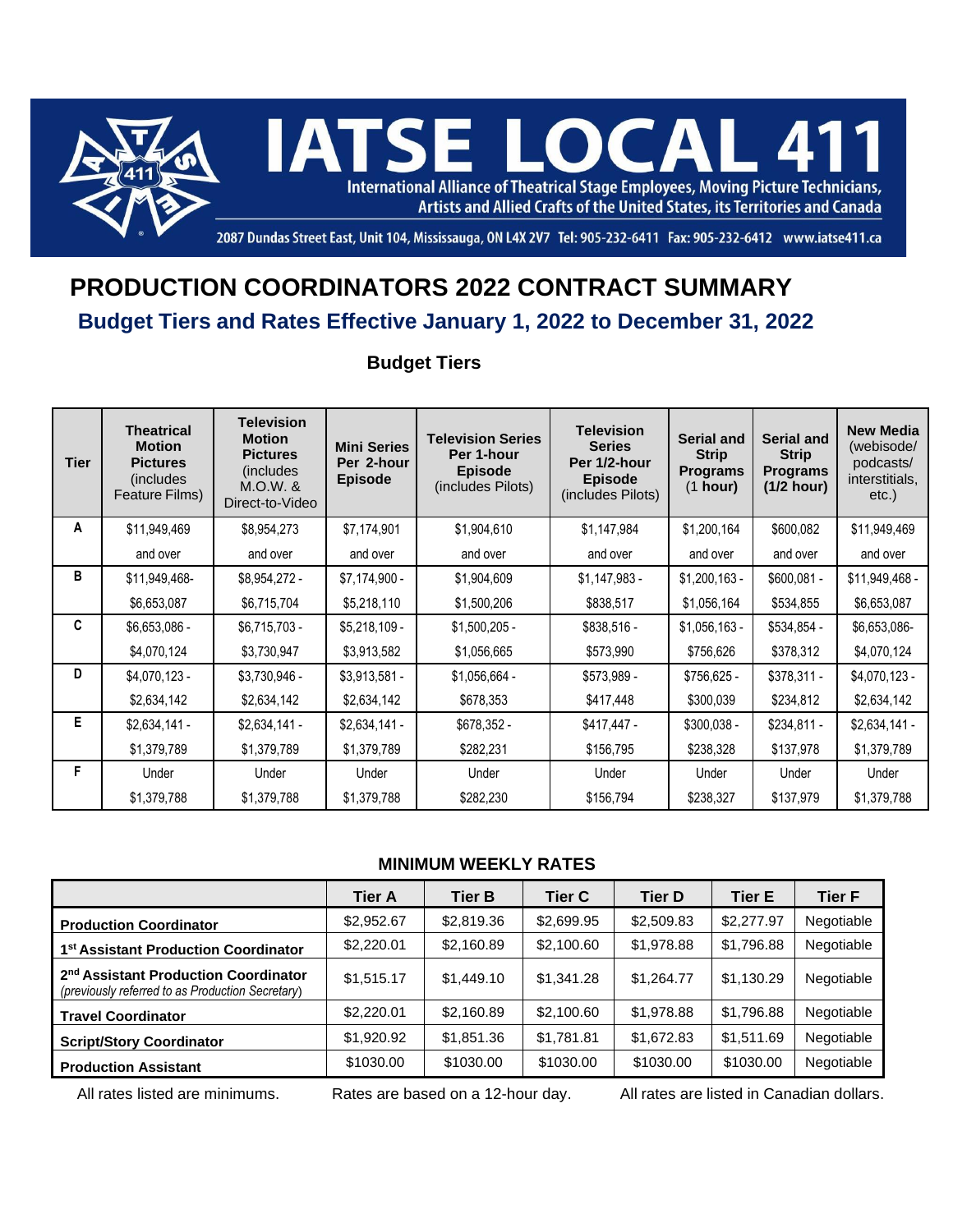|                                                                                          | <b>Tier A</b> | <b>Tier B</b> | <b>Tier C</b> | <b>Tier D</b> | Tier E   | <b>Tier F</b> |
|------------------------------------------------------------------------------------------|---------------|---------------|---------------|---------------|----------|---------------|
| <b>Production Coordinator</b>                                                            | \$590.53      | \$563.87      | \$539.99      | \$501.97      | \$455.59 | Negotiable    |
| <b>1st Assistant Production Coordinator</b>                                              | \$444.00      | \$432.18      | \$420.12      | \$395.78      | \$359.38 | Negotiable    |
| 2nd Assistant Production Coordinator<br>(previously referred to as Production Secretary) | \$303.04      | \$289.82      | \$268.25      | \$252.96      | \$226.05 | Negotiable    |
| <b>Travel Coordinator</b>                                                                | \$444.00      | \$432.18      | \$420.12      | \$395.78      | \$359.38 | Negotiable    |
| <b>Script/Story Coordinator</b>                                                          | \$384.18      | \$370.27      | \$356.36      | \$334.56      | \$302.34 | Negotiable    |
| <b>Production Assistant</b>                                                              | \$206.00      | \$206.00      | \$206.00      | \$206.00      | \$206.00 | Negotiable    |

## **MINIMUM DAILY RATES**

All rates listed are minimums. Rates are based on a 12-hour day. All rates are listed in Canadian dollars.

Rates for Other Coordinators are negotiable. Other Coordinator Positions include a Local 411 member hired in a category that includes but is not limited to Visual Effects Coordinator or a similar administrative position, for example in the Special Effects, Construction, Set Decoration or Transportation departments. Should the show require additional staff, Local 411 work may be further subdivided to other positions, in compliance with Articles 4 and 6.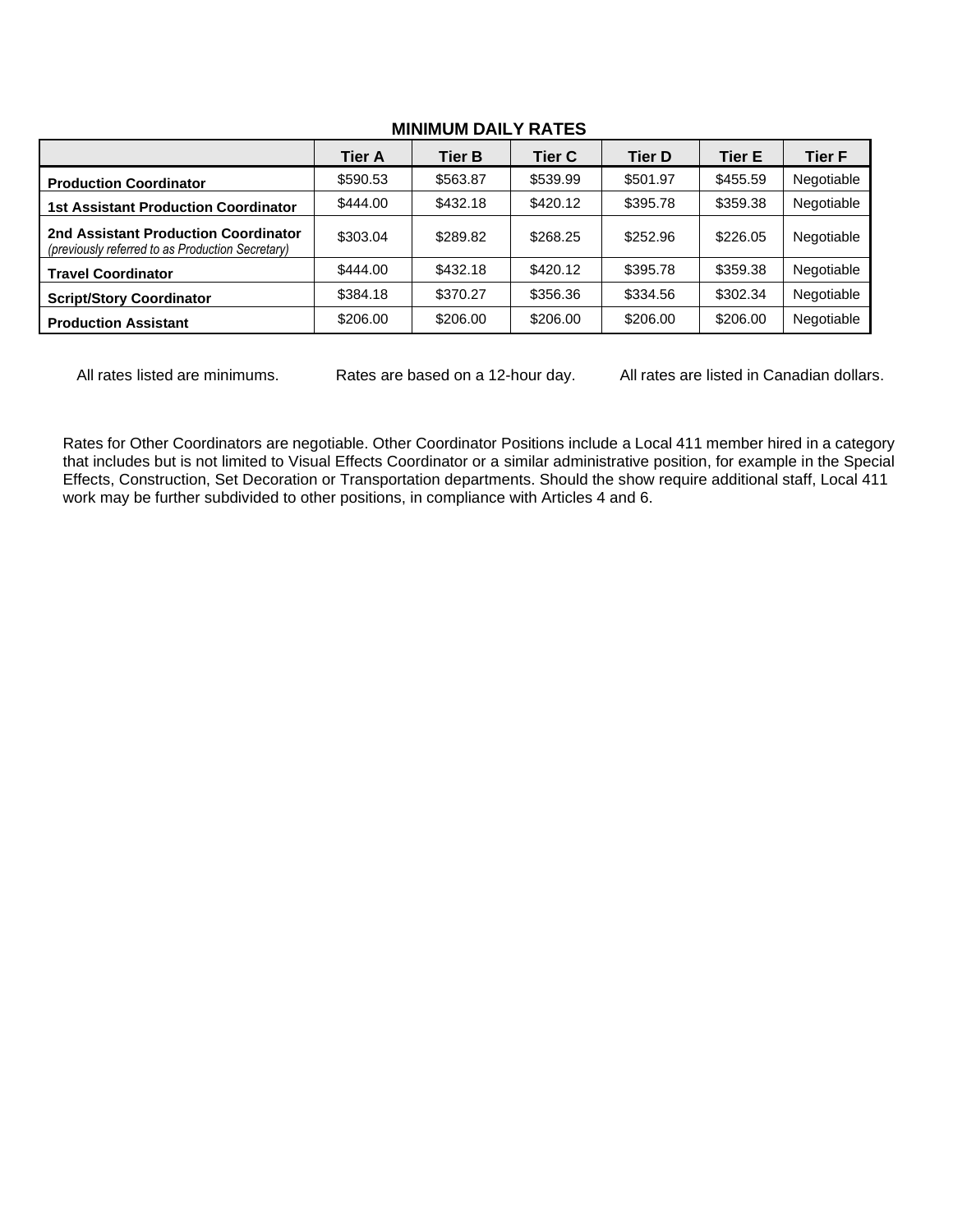| <b>OTHER DETAILS</b>                            |                                                                                                                                                                                                                                                                                                                                                                                                                                                                                                                    |  |  |  |  |
|-------------------------------------------------|--------------------------------------------------------------------------------------------------------------------------------------------------------------------------------------------------------------------------------------------------------------------------------------------------------------------------------------------------------------------------------------------------------------------------------------------------------------------------------------------------------------------|--|--|--|--|
| <b>Obligations</b><br>(Article 1)               | The Company shall provide to the local for approval; a copy of the screen card which displays the Union's<br>insignia in the production credits.                                                                                                                                                                                                                                                                                                                                                                   |  |  |  |  |
| <b>Work Week</b><br>(Article 7)                 | Work week is seven days, the first five consecutive days being work days, the 6 <sup>th</sup> and 7 <sup>th</sup> being days off.                                                                                                                                                                                                                                                                                                                                                                                  |  |  |  |  |
| <b>Work Day</b><br>(Article 7)                  | Work day is up to 12 hours, inclusive of meals.                                                                                                                                                                                                                                                                                                                                                                                                                                                                    |  |  |  |  |
| <b>Overtime</b><br>(Article 9)                  | Work after 12 hours at 2X one-sixtieth of the weekly contracted rate calculated in six (6) - minute<br>increments                                                                                                                                                                                                                                                                                                                                                                                                  |  |  |  |  |
|                                                 | Work after 14 hours at 3X one-sixtieth of the weekly contracted rate calculated in six (6) - minute<br>increments                                                                                                                                                                                                                                                                                                                                                                                                  |  |  |  |  |
| 6 <sup>th</sup> Day<br>(Article 7)              | 1½ X one-fifth of the weekly contracted rate. All overtime is at 3X one-sixtieth of the weekly contracted<br>rate.                                                                                                                                                                                                                                                                                                                                                                                                 |  |  |  |  |
| 7 <sup>th</sup> Day<br>(Article 7)              | 2 X one-fifth of the weekly contracted rate. All overtime is at 3X one-sixtieth of the weekly contracted rate.                                                                                                                                                                                                                                                                                                                                                                                                     |  |  |  |  |
| <b>Hiatus</b><br>(Article 7)                    | Hiatus written notice required fourteen (14) calendar days prior to commencement of hiatus period. Failure<br>to give such notice shall entitle Member to one (1) additional week salary.<br>The three (3) statutory holidays at Christmas are not worked/not paid except where the Christmas break is<br>ten (10) or fewer consecutive calendar days.                                                                                                                                                             |  |  |  |  |
| <b>Turnaround</b><br>(Article 8)                | Turnaround is 10 hours. Encroachment is at 2 X one-sixtieth of the weekly contracted rate and is<br>calculated in six (6) - minute increments.                                                                                                                                                                                                                                                                                                                                                                     |  |  |  |  |
| <b>Holidays</b><br>(Article 12)                 | Not Worked: No deduction from weekly contracted rate.<br><b>Worked:</b> 1 1/ <sub>2</sub> X one-sixtieth of the weekly contracted rate. If an Employee is required to work on a<br>Statutory or Proclaimed Holiday (including travel) the employer shall comply with its obligations as it<br>relates to holiday pay in the Ontario Employment Standards Act.<br>In the event that any of the Holidays fall on a scheduled day off, the next work day immediately following                                        |  |  |  |  |
|                                                 | shall be deemed the day celebrated. This shall not apply to a Statutory Holiday that occurs within a hiatus<br>period.<br>Declaration of a change to statutory holiday shall be made to the Employee and the union a minimum of<br>fourteen (14) calendar days prior to the proposed date.                                                                                                                                                                                                                         |  |  |  |  |
| Weekend I<br><b>Turnaround</b><br>(Article 8)   | On a 5 - day work week: Fifty-four (54) consecutive hours.<br>On a 6 - day work week: Thirty-four (34) consecutive hours.<br>If there is a holiday, there shall be an additional 24 hours in the rest period.                                                                                                                                                                                                                                                                                                      |  |  |  |  |
| <b>Upgrades</b><br>(Article 6)                  | If, at the direction of the Company, an Employee works for six (6) - hours or more in a classification higher<br>than the classification under which the Employee is called for work, the higher rate shall prevail for the<br>period. On the occasion, such as during a shifted work week, when the Production Coordinator is absent<br>for the day and the 1 <sup>st</sup> Assistant Production Coordinator is working unsupervised, then the Employee shall<br>be upgraded to the higher category for that day. |  |  |  |  |
| <b>Cancellation</b><br>of Calls<br>(Article 17) | The Company may cancel daily calls for Employees up to 6:00pm (1800 hours) the day before the call. In<br>the event that such a notice is not given, the Producer shall pay the employee one (1) day's pay at the<br>basic rate.                                                                                                                                                                                                                                                                                   |  |  |  |  |
| <b>Meal Breaks</b><br>(Article 11)              | No employee shall work longer than six consecutive hours without the Company providing a hot meal. If a<br>meal is not provided the Company shall compensate the Employee seventeen dollars (\$17.00) when the<br>first meal period and thirty-three dollars (\$33.00) when the second meal period is due. This standard shall<br>apply throughout prep, shoot and wrap periods.                                                                                                                                   |  |  |  |  |
| <b>Penalties</b>                                | All penalties are calculated in $six(6)$ – minute increments                                                                                                                                                                                                                                                                                                                                                                                                                                                       |  |  |  |  |
|                                                 |                                                                                                                                                                                                                                                                                                                                                                                                                                                                                                                    |  |  |  |  |

|                          | <b>Discipline,</b> All notices of layoff of Employees engaged on a weekly basis shall be given in writing by the sixth (6 <sup>th</sup> ) |
|--------------------------|-------------------------------------------------------------------------------------------------------------------------------------------|
|                          | Lavoff and   hour of the Employee's workday on the first (1st) day of the work week. Failure by the Company to give                       |
| <b>Dismissal</b>         | such notice of layoff shall entitle the Employee to one (1) additional week's salary in lieu thereof.                                     |
| (Article 18) $\parallel$ |                                                                                                                                           |